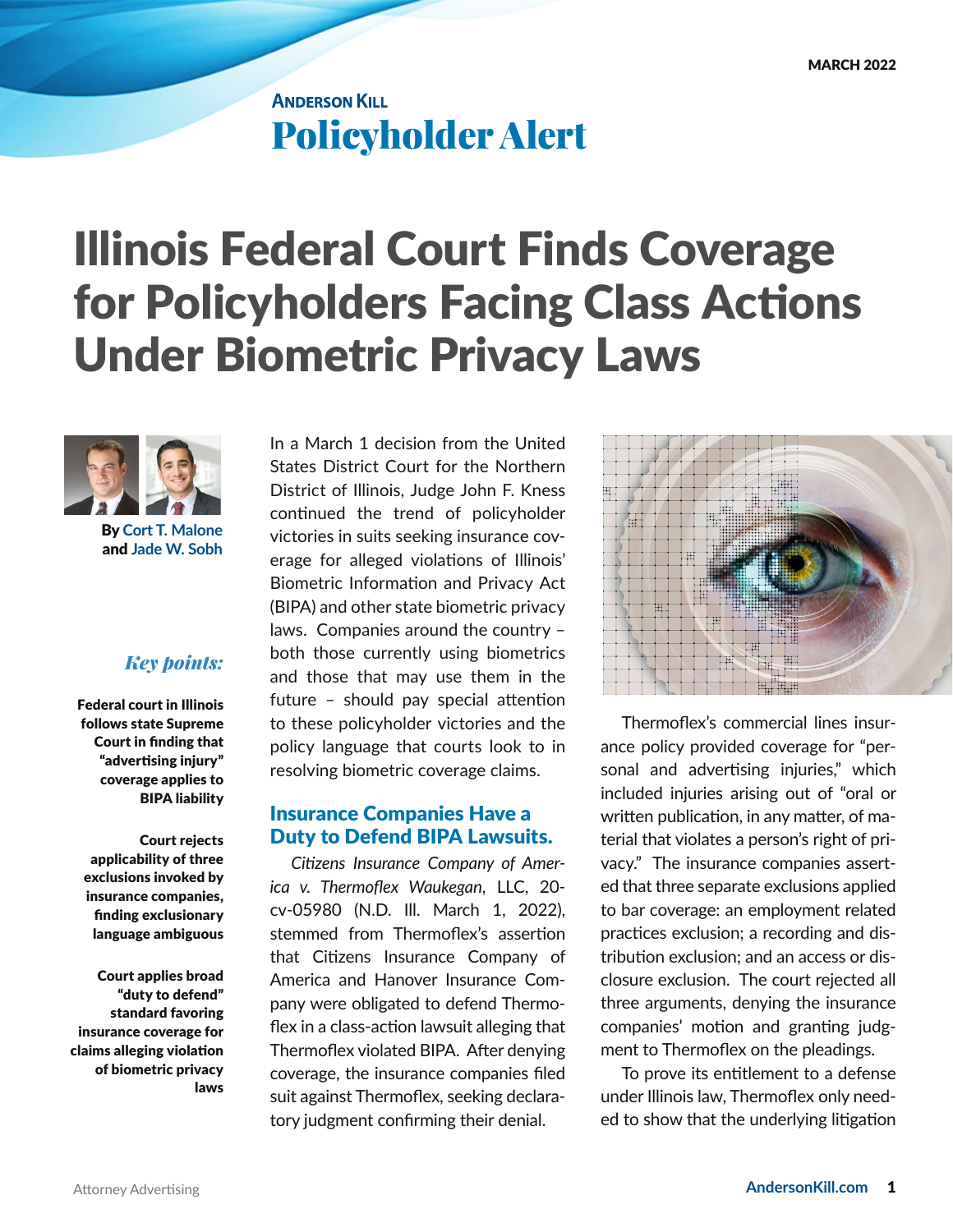was "potentially or arguably" within the scope of coverage. *See Pipefitters Welfare Educ. Fund*, 976 F.2d 1037, 1039 (7th Cir. 1992). Thermoflex argued that by alleging BIPA violations, the underlying litigation involved an injury arising out of the publication of material that allegedly violated the privacy rights of the putative class, and those allegations fell within, or at least potentially fell within, the coverage for personal or advertising injuries under the policy. The insurance companies conceded that Thermoflex thereby met its initial burden but then argued that the three exclusions applied and barred coverage.

As the Illinois Supreme Court explained in *Rosenbach v. Six Flags Ent. Corp.*, BIPA codified the standard that individuals possess a right to privacy in and control over their biometric identifiers and biometric information. 129 N.E.3d 1197, 1206 (Ill. 2019). Applying *Rosenbach*, the *Thermoflex* court determined that the underlying litigation, alleging Thermoflex violated BIPA, arose out of an alleged "personal or advertising injury," and rejected the insurance companies' arguments that any of the three exclusions barred coverage.

#### The Three Exclusions Did Not Preclude Coverage for BIPA Claims.

First, the court found that the employment related practices exclusion did not bar coverage because it found ambiguity as to whether or not the conduct at issue in the underlying litigation (the collection of employee's handprints) was an employment-related practice. Ultimately, the court found that reading the exclusion as barring any employment related practices that "can" cause harm to an employee would potentially preclude coverage of any claim against an employer. Specifically, the court found, "it is unclear whether the conduct at issue in the Gates Lawsuit (collection of employees' handprints) is an employmentrelated practice like coercion, demotion, evaluation, reassignment, discipline, defamation, harassment, humiliation, discrimination or malicious prosecution," the practices specified in the exclusion (**[Decision](https://law.justia.com/cases/federal/district-courts/illinois/ilndce/1:2020cv05980/392070/52/)**, pg. 10).

Because policy exclusions are to be read narrowly and applied only where clear, definite, and specific, the court found that interpreting the policy to exclude collection of biometric identifiers as an "employment related practice," would create an exception that "swallows the rule." And because the underlying lawsuit did not unambiguously fit into the language in the employment-related practices exclusion, the court denied the Insurance Companies' motion for judgment on the pleadings, and granted Thermoflex's motion for judgment on the pleadings.

Second, the court rejected the insurance companies' argument that an exclusion barring coverage for "personal injuries" under certain laws restricted coverage. This exclusion limits recovery from personal injury arising directly or indirectly out of any action or omission that violates or is alleged to violate: (1) the Telephone Consumer Protection Act; (2) the CAN-SPAM Act of 2003; (3) the Fair Credit Reporting Act; and (4) any other statute, ordinance, or regulation that addresses, prohibits, or limits the printing, dissemination, disposal, collecting, recording, sending, transmitting, communicating, or distributing of material or information. Citing the Illinois Supreme Court's decision in *W. Bend Mut. Ins. Co. v. Krishna Schaumburg Tan, Inc., the Thermoflex* court applied the doctrine of *ejusdem generis* – stating that when a general word or phrase follows a list of *Re the "access or disclosure" exclusion, "the court found that handprints do not share the same attributes as patents, trade secrets, processing methods, customer lists, financial information, credit card information, or health information."*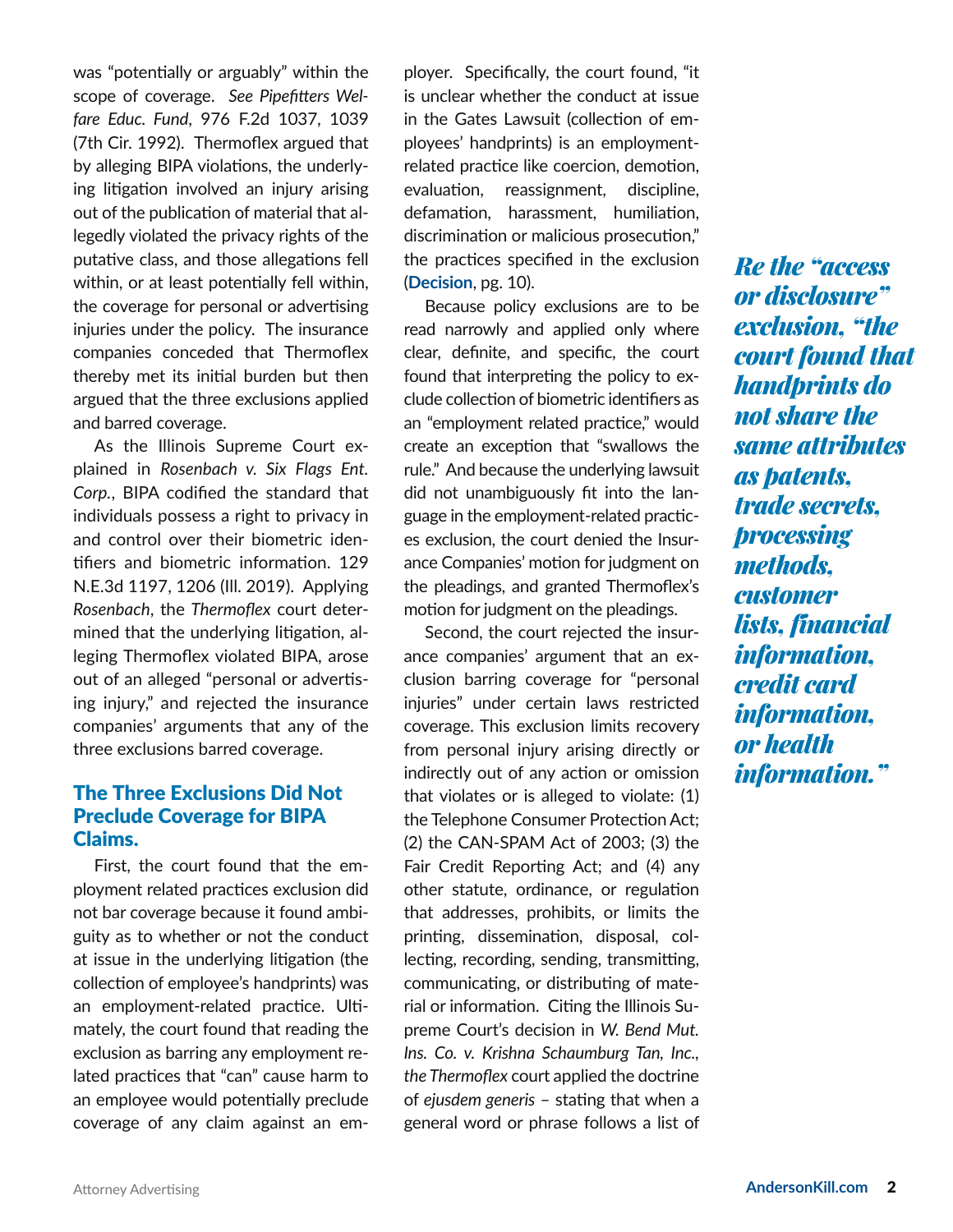specifics, the general word or phrase will be interpreted to include only items of the same class as those listed. N.E.3d, 2021 WL 2005464, at 1\* (Ill. 2021).

In *Krishna*, the court held – under a very similar exclusion – that BIPA was not excluded from coverage because BIPA is not a statute of the same kind as the TCPA, FCRA, or the CAN-SPAM Act, as BIPA does not regulate methods of communication like the other statutes. In *Thermoflex*, the Insurance Companies attempted to distinguish *Krishna*, arguing that the language in their policies is broader and should encompass BIPA. The court disagreed and found that, on its face, BIPA is not a statute of the same kind as the TCPA, the CAN-SPAM Act, or the FCRA, and, at best, it is unclear whether BIPA is sufficiently similar to those other statutes. Thus the exclusion must be construed in favor of finding coverage for Thermoflex.

Finally, the court rejected the insurance companies' claim that a third exclusion, barring specific types of claims, limited coverage. The policy contained an access or disclosure exclusion that prevented coverage for any personal or advertising injury arising out of any access to or disclosure of any person's or organization's confidential or personal information, including patents, trade secrets, processing methods, customer lists, financial information, credit card information, health information, or any other type of nonpublic information. Applying the doctrine of *noscitur a sociis* – the meaning of an unclear word or phrase, especially one in a list, should be determined by the words immediately surrounding it – the court found that handprints do not share the same attributes as patents, trade secrets, processing methods, customer lists, financial information, credit card information, or health information. While the court admitted that BIPA identifies certain biometric data as confidential and sensitive information, it explained that BIPA expressly distinguishes between "biometric identifiers" and "confidential and sensitive information," and regards biometrics as unlike other unique identifiers. Ultimately, the court denied the insurance companies' motion for judgment on the pleadings as to this exclusion, finding that it was at best unclear, requiring ruling in favor of the policyholder.

The *Thermoflex* ruling is another wellreasoned decision in favor of insurance coverage for alleged violation of laws intended to protect the use of biometric information. But insurance companies likely will continue to assert exclusions and other defenses to coverage, and policyholders would be wise to review their existing policy terms and be wary of any effort by insurance companies to limit coverage for these claims going forward. **A** 

CORT T. MALONE *is a shareholder in the New York and Stamford offices of Anderson Kill and practices in the Insurance Recovery and the Corporate and Commercial Litigation Departments. He is an experienced litigator, focusing on insurance coverage litigation and dispute resolution, with an emphasis on commercial general liability insurance, directors and officers insurance, employment practices liability insurance, advertising injury insurance, and property insurance issues. Cort is also a member of the firm's Hospitality, Environmental Law, Cyber Insurance Recovery and COVID Task groups.* **cmalone@andersonkill.com [\(212\) 278-1382](tel:2122781382)**

*We are interested in your feedback on topics for future articles and seminars. Please [email](mailto:information%40andersonkill.com?subject=)  [us](mailto:information%40andersonkill.com?subject=).*